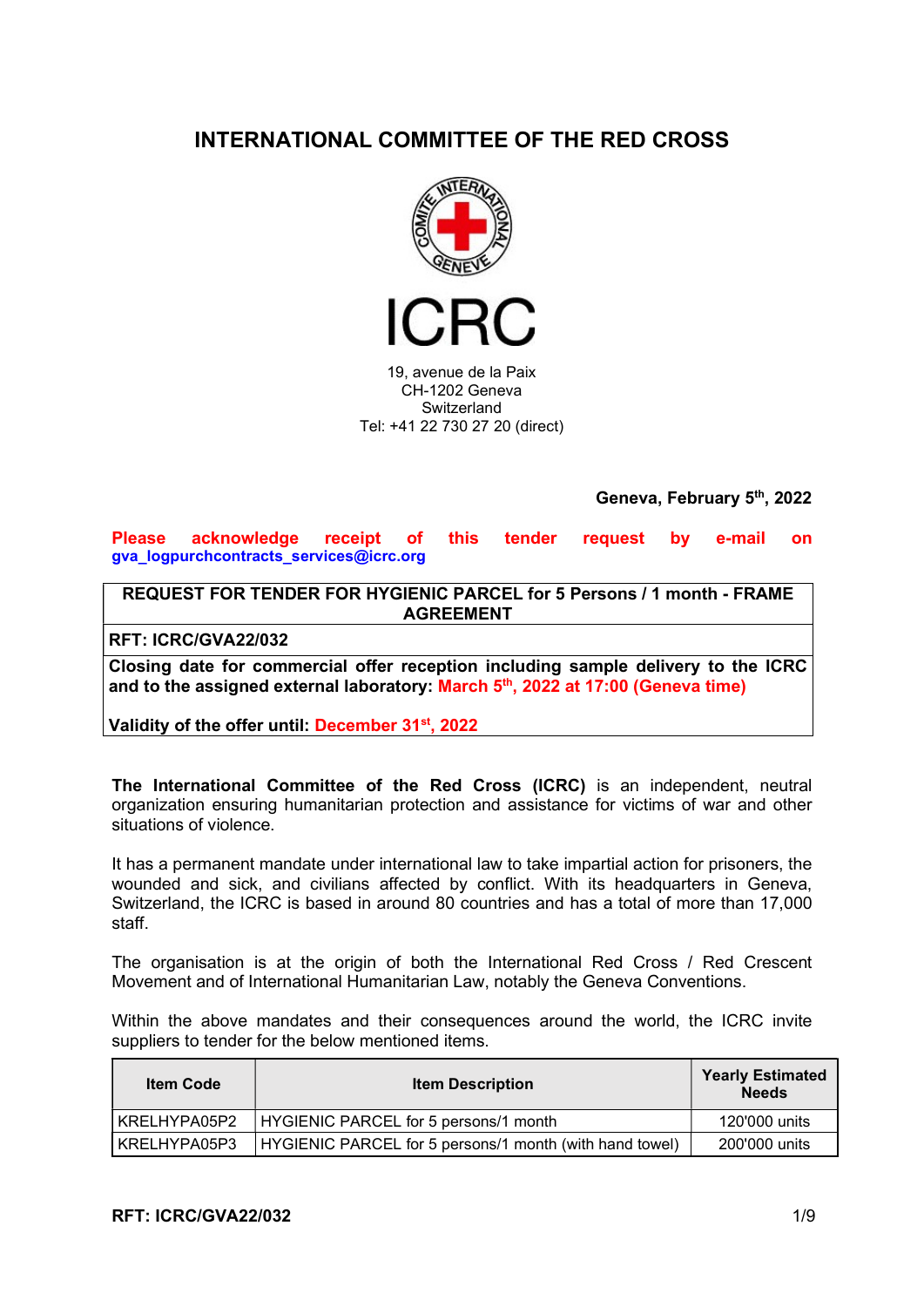This quantity is an estimate and does not in any way represent a commitment from the ICRC. The quantities to be purchased will depend on actual requirements from ICRC operations in the field. Please note therefore that quantities required may fluctuate.

Destination of hygienic parcels: Any place in the world (mainly Middle East), to be confirmed for each order.

# Article 1. Commodity

The ICRC is calling for the tendering of:

GOODS: KRELHYPA05P2 - HYGIENIC PARCEL for 5 persons/1 month KRELHYPA05P3 - HYGIENIC PARCEL for 5 persons/1 month (with hand towel)

# See Annex 1 for specifications, AQL and penalty policy.

#### Other Pertinent information

- 1. We reserve the right to accept the whole or part of your offer.
- 2. If inspection is required, we will advise in time of purchase and arrange at our cost.
- 3. While placing an order, ICRC General Terms and Conditions for Purchase Agreements shall apply (see Annex 4).

# Article 2. Corporate social responsibility: ethical and environmental requirements

#### 2.1 Prequalification

The ICRC will visit manufacturing plants for prequalification.

In case the proposed manufacturing plant was not yet visited for prequalification, a visit may be organised.

The ICRC will bear the cost of prequalification visits.

#### 2.2 QSE audit compliance

The ICRC will perform a Quality, Social and Environmental (QSE) audit to shortlisted companies (after analysis of the offers and samples).

The Frame Agreement (FA) will be awarded only upon a positive result of this audit.

The ICRC will bear the cost of the audit.

The audit report may be shared with members of the QSE inter-organization group.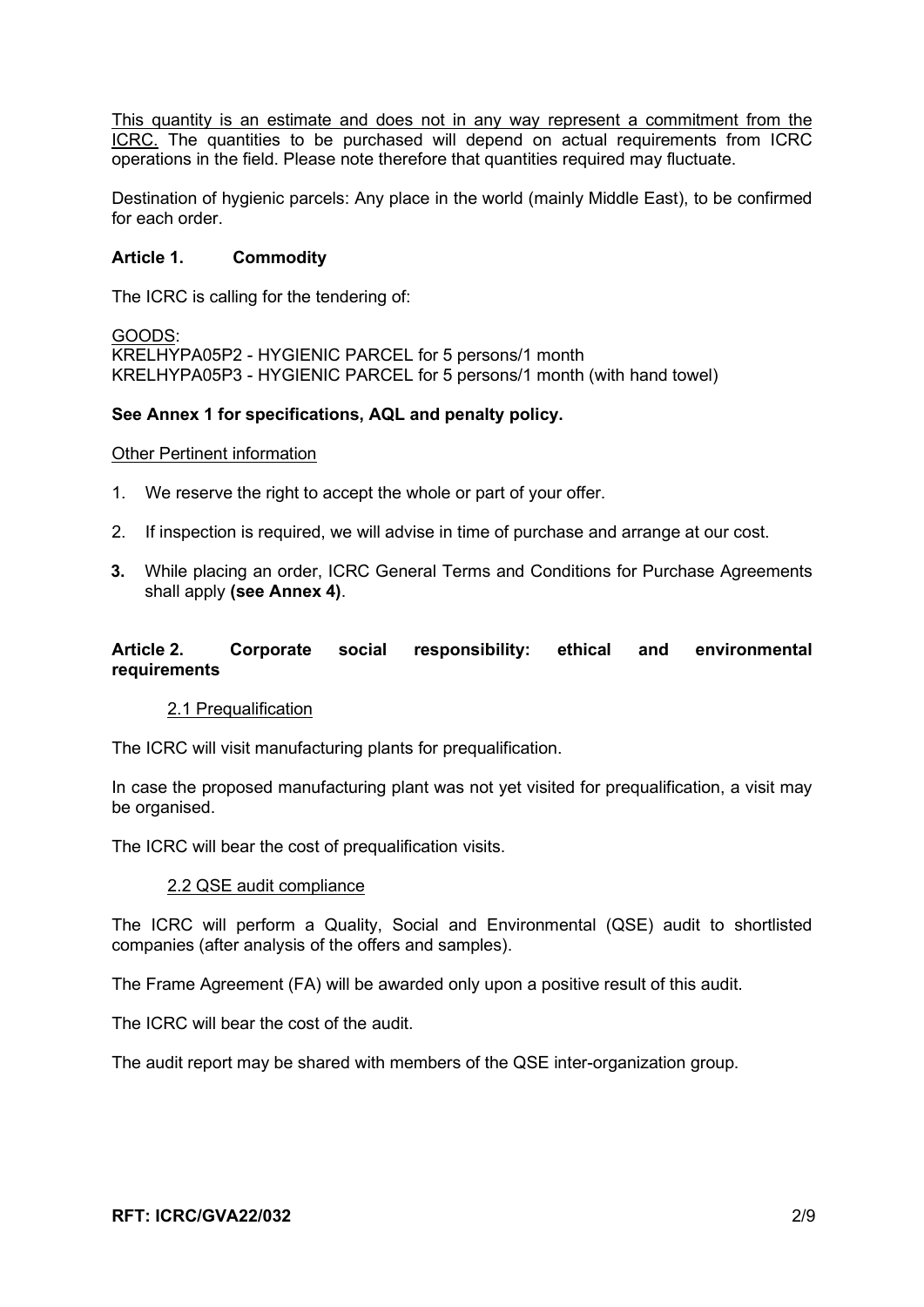# Article 3. Tendering conditions

# 3.1 Preferred Suppliers

The present request for tender is addressed exclusively to assemblers, who are in complete control and have the full responsibility of the offered products in the full parcel and are able to provide the detailed manufacturing address for each item as well as the assembling site.

# 3.2 Other Preferences

The ICRC will also prefer to limit the quantities ordered in accordance with the level of production capacities available at time of placing the order.

The orders should not exceed 30% of the selected supplier's yearly production capacity.

These requirements are aimed to minimise the impact of the ICRC orders on current running business agreements or partnerships of their suppliers.

# 3.3 Commitment letter

The Suppliers are requested to provide a "commitment letter" stating the following:

The Suppliers will commit themselves to supply under the Frame Agreement only hygienic parcels from the manufacturing plants indicated in their Commitment Letter.

The Supplier is requested to state:

- The yearly production capacity of the validated plant for each item quoted.<br>- The different production capacities already mobilised under current engage
- The different production capacities already mobilised under current engagements with other customers and the remaining potential capacities to dedicate for the ICRC hygienic parcels production.
- Potential production capacity growth in percentage comparing to the previous year.
- Name and full physical address of the manufacturing plant, and the number of employees (for each production site per item).

Failure to provide accurate information in the letter will result in automatic rejection of the bid.

This commitment letter will be annexed to the offer as per part 3.11.

# 3.4 Production launching time & capacity

Please clearly state in detail your production launching lead-time for the following cases:

- Small orders (i.e. below 5'000 units)
- Regular orders (i.e. 5'000 15'000 units)
- Large orders (i.e. more than 20'000 units.)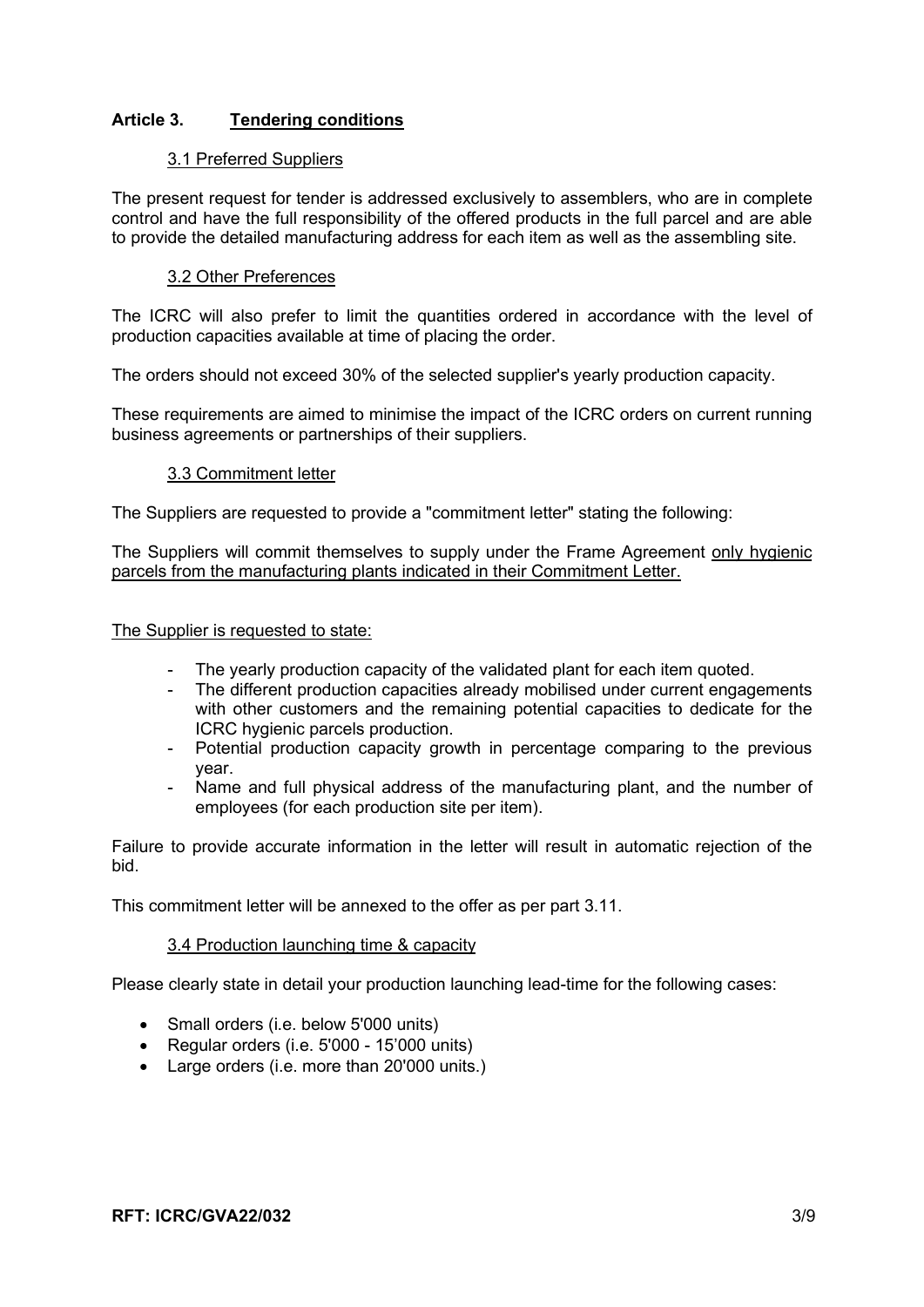# 3.5 Duration of the Frame Agreement

The FA will be awarded from the date of adjudication and for three years. It may be extended with prior agreement of two Parties.

For the whole duration of the FA, the ICRC will place orders with selected Suppliers at the tender price indicated in their offers for the agreed Incoterm® ICC 2020.

The ICRC will preferably place orders with the 1<sup>st</sup> awarded Supplier.

Nevertheless, in case of limited production capacity for the 1<sup>st</sup> awarded Supplier at the time of the ICRC requirements, the ICRC reserve the right to place freely an order among other awarded Suppliers.

As a general rule, the ICRC will place orders sequentially to the second, third, etc. selected Suppliers.

# 3.6 Prices, terms and conditions

Suppliers are invited to quote for KRELHYPA05P2 and KRELHYPA05P3 separately by including the detailed prices for each item in the parcel.

Kindly state your best firm price without VAT in EUR (Table Annex 2 to be used)

Please indicate your preferred international index for monitoring raw material section. Please also announce an official website for the monitoring of that index.

Cost Breakdown: Please state your fixed costs and the variable costs clearly in order to adjust the unit price during quarterly price revisions. Please also specify the preferred formula for the price revision in the Annex 2.

Sales prices will be revised quarterly on each first Monday of the new quarter. The Seller will automatically announce to the Buyer the new index level and associated sales prices (Updated price table).

The Buyer is not obliged to accept the price increase if it is not justified.

#### 3.7 ICRC tests and Laboratory test

Only one full set of the reference sample (ready for distribution) per each type of Hygienic Parcel (KRELHYPA05P2 and KRELHYPA05P3) should be sent to the ICRC before the closing date.

## Each full set of the sample should be indicated with the corresponding item code clearly.

# Any incomplete set of the sample with missing items will be automatically rejected.

#### The ICRC will not accept the sample delivery of individual items.

Meanwhile, the Supplier should also send the following items with the requested qty. to the below-mentioned laboratory for testing before the closing date: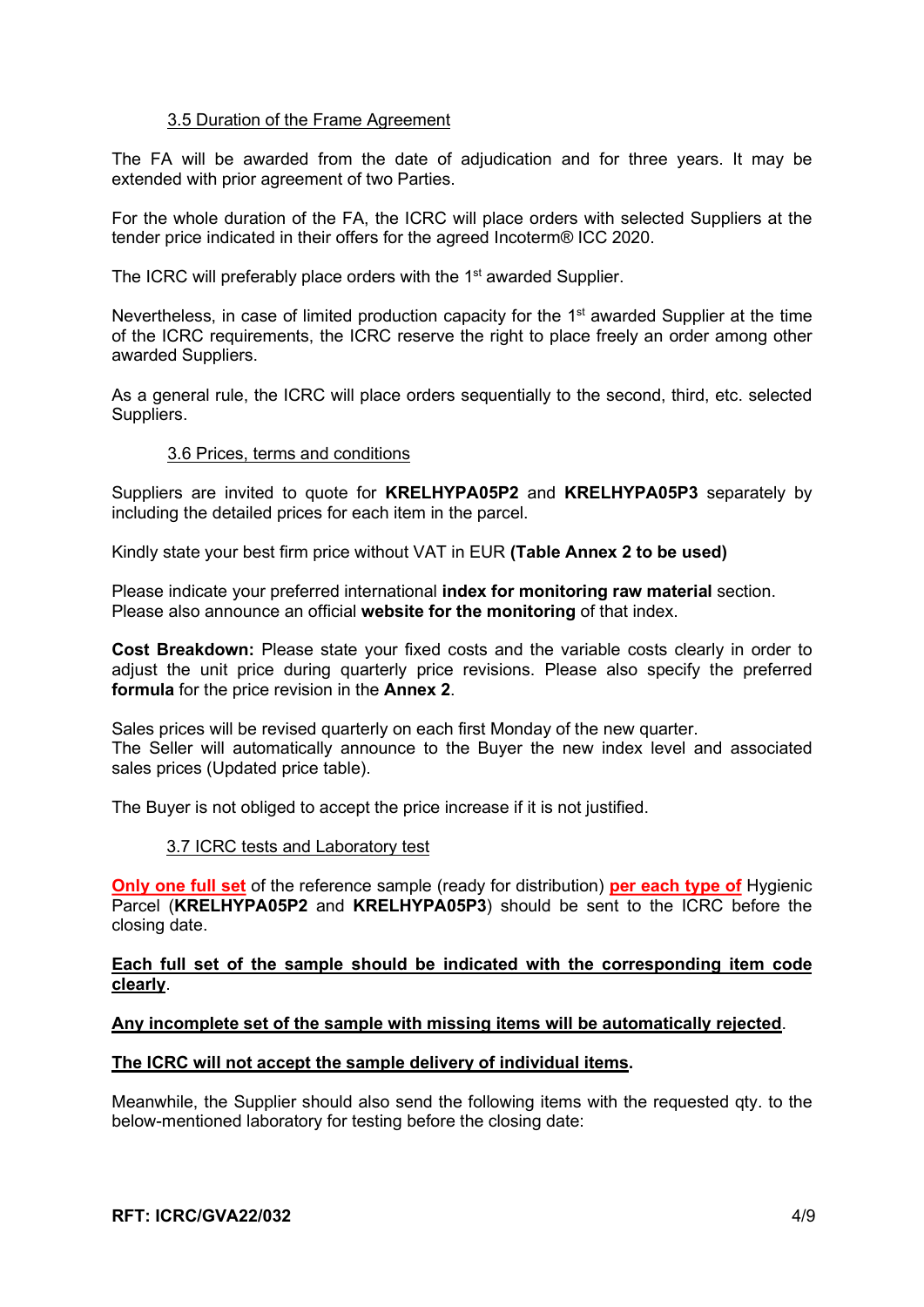| <b>Item Description</b> | Qty. required<br>for lab test |
|-------------------------|-------------------------------|
| Washing powder          | 5                             |
| Sanitary pads           | 5                             |
| Dish washing liquid     | 5                             |
| Hair shampoo            | 5                             |
| Body soap               | 6                             |
| Razors                  |                               |
| Shaving cream           |                               |
| Toothpaste              |                               |
| Toothbrush              | 3                             |
| Hand towel              | 5                             |

# Very Important:

The Supplier should ensure the items delivered to the ICRC and to the below-mentioned laboratory are the same and with the same batch number.

The brand of the provided samples will be recorded in future FA, no change of the brand is accepted after awarding.

The full test results will be sent directly by the laboratory to gva\_logpurchcontracts\_services@icrc.org and to the Supplier. The lab test results must be in conformity for all parameters as per attached technical specifications (Annex 1).

The total laboratory test cost is **EUR 6'077.28 (excluding tax)**.

The Supplier should contact the below-mentioned laboratory directly for sample submission and tests by following the instructions given on Annex 3.

All costs associated with sample submission and tests are paid by the Supplier directly to laboratory.

#### 3.8 Dispatch of the samples

The transport charge for sample delivery will be borne by the Supplier.

#### Sample delivery address to the ICRC:

INTERNATIONAL COMMITTEE OF RED CROSS Logistics Division Attn. Stephane Huot-Marchand 6, rue du Pré-de-la-Fontaine Meyrin 1217, SWITZERLAND

Important notice: Physical tests will be performed on the samples received.

# Sample delivery address for laboratory tests:

WESSLING France Mrs Elodie Odru

#### $RFT: ICRC/GVA22/032$   $5/9$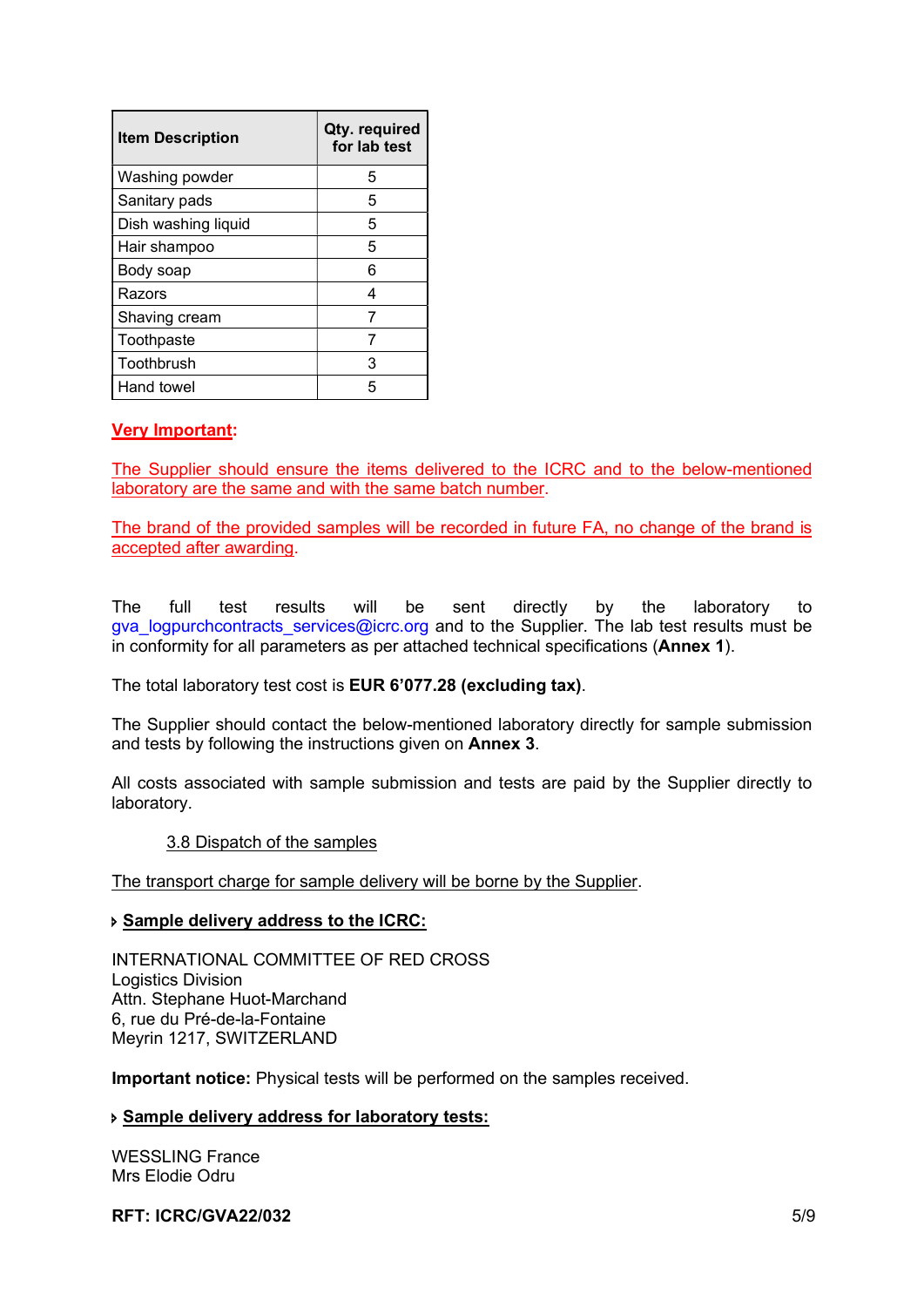Z.I. from Chesnes Tharabie 40, rue du Ruisseau 38070 Saint Quentin Fallavier T: +33 779 555 729 Email: elodie.odru@wessling.fr

# Closing date for sample delivery at the ICRC and the laboratory: March 5<sup>th</sup>, 2022 at 17:00 (Geneva time)

# Very Important:

On your sample, please mention your company name, address, contact person and the tender number: RFT/ICRC/GVA22/032.

# 3.9 Supplier's registration

Suppliers must be registered with the ICRC and provide requested documents. For nonregistered Suppliers, registration forms will be provided to the short-listed Companies.

# 3.10 Dispatch of the offer, closing date

Offers must be received through email by the ICRC on or before: March 5<sup>th</sup>, 2022 at 17:00 (Geneva time).

# Emails shouldn't exceed 5Mo.

Email address: gva\_logpurchcontracts\_services@icrc.org

## Email title must clearly indicate:

Tender Documents for HYGIENIC PARCEL Frame Agreement: N°RFT/ICRC/GVA22/032.

Offer changes by the Supplier must be received in writing prior to the closing date and must indicate that it is a revised offer.

Offers not addressed as such will not be considered and automatically rejected.

#### 3.11 Contents of the offer

- a. Product offered in conformity with full specifications
- b. Commercial offer without VAT (Please fill the table Annex 2) along with your price revision formula
- c. Commitment letter as per part 3.3
- d. Country of production
- e. Type of packing (with and without pallet), net and gross weight, cubic dimensions per parcel
- f. Loading capacity per 20' container, 40' container and 40'HC container
- g. Location of registered office and Company headquarter
- h. Weekly production capacity
- i. Permanent Storage capacity
- j. Validity of offer for supply (Requested until December 31, 2022)
- k. Duly signed ICRC General Terms and Conditions for Purchase Agreements (Annex 4)
- l. Duly signed ICRC specifications & AQL (Annex 1)
- m. Bank information and bank credit attestation issued by your bank (Original document on bank letterhead)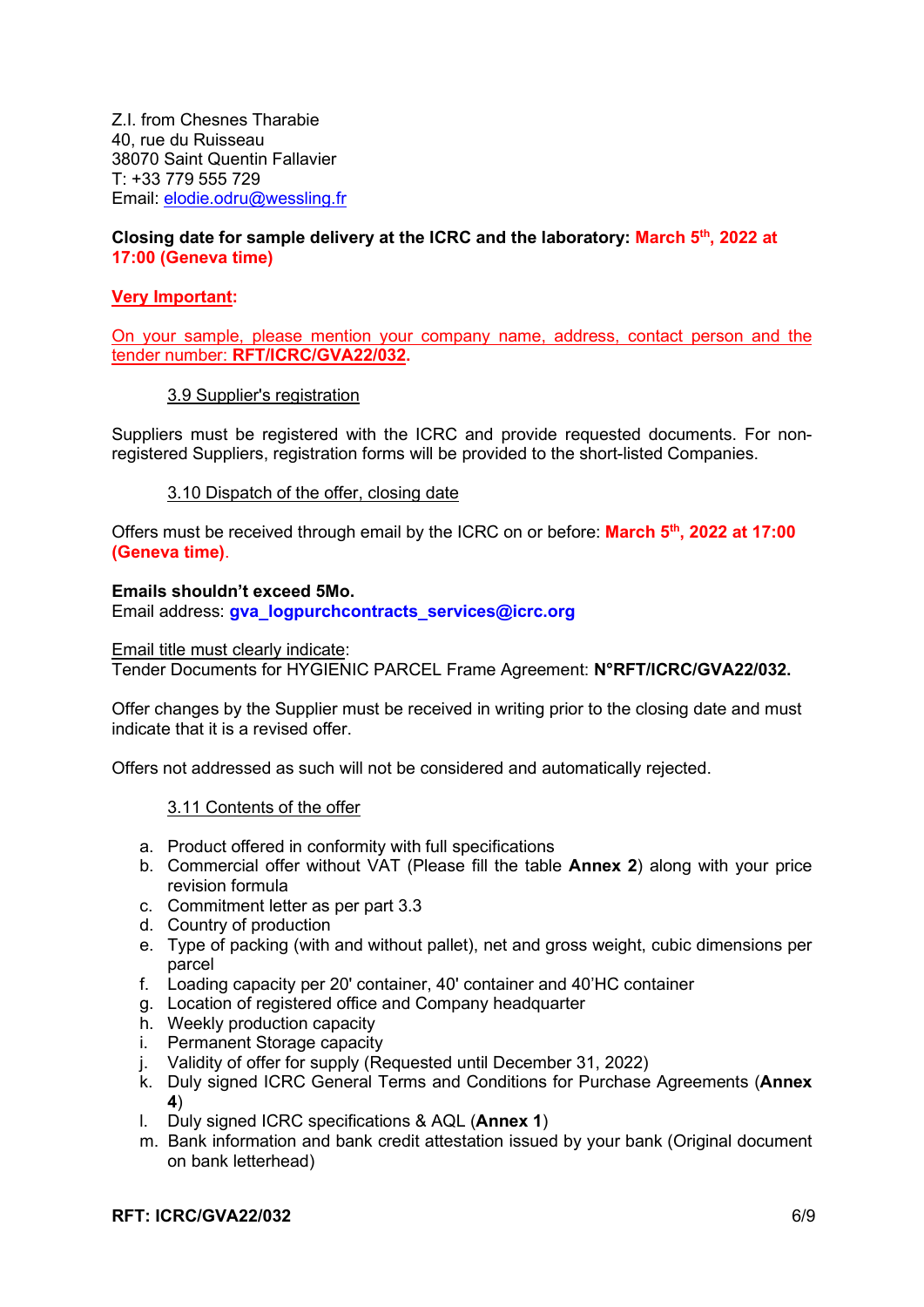- n. Valid Quality certificates received from inspection companies, if any (For example: ISO, REACH, etc.)
- o. Bidder's name, title and signature
- p. Date and place

# 3.12 Offer validity

Your offer must remain valid for acceptance until December 31, 2022.

# Article 4. Conditions of Purchase

#### 4.1 Quality control / Rejected supplies

The Supplier will be responsible for the quantity and quality delivered according to the agreed specifications and AQL.

ICRC will perform systematic controls on consignment delivered to our warehouses.

In case of delivery of non-conforming merchandise, Article 5 of the ICRC "General Terms and Conditions for Purchase Agreements" attached hereto (Annex 4) and forming an integral part of Frame Agreements shall apply as well as AQL penalties (Annex 1).

4.2 Requested labelling on each bale

According to AQL (Annex 1).

# 4.3 Specific Marking

To be defined on each Purchase Order.

4.4 Packing

According to AQL (Annex 1)

#### 4.5 Delivery time

To be defined on each Purchase Order.

4.6 Insurance

According to Incoterms® ICC 2020.

#### 4.7 Payment terms

Payment will be done by bank transfer within 30 days upon receipt of goods or against the shipping documents as per incoterms® ICC 2020 and receipt of the documents as per article 4.9 & 4.10.

#### 4.8 Address for the invoice

International Committee of the Red Cross 19, Avenue de la Paix CH-1202 Genève - Switzerland

## RFT: ICRC/GVA22/032 7/9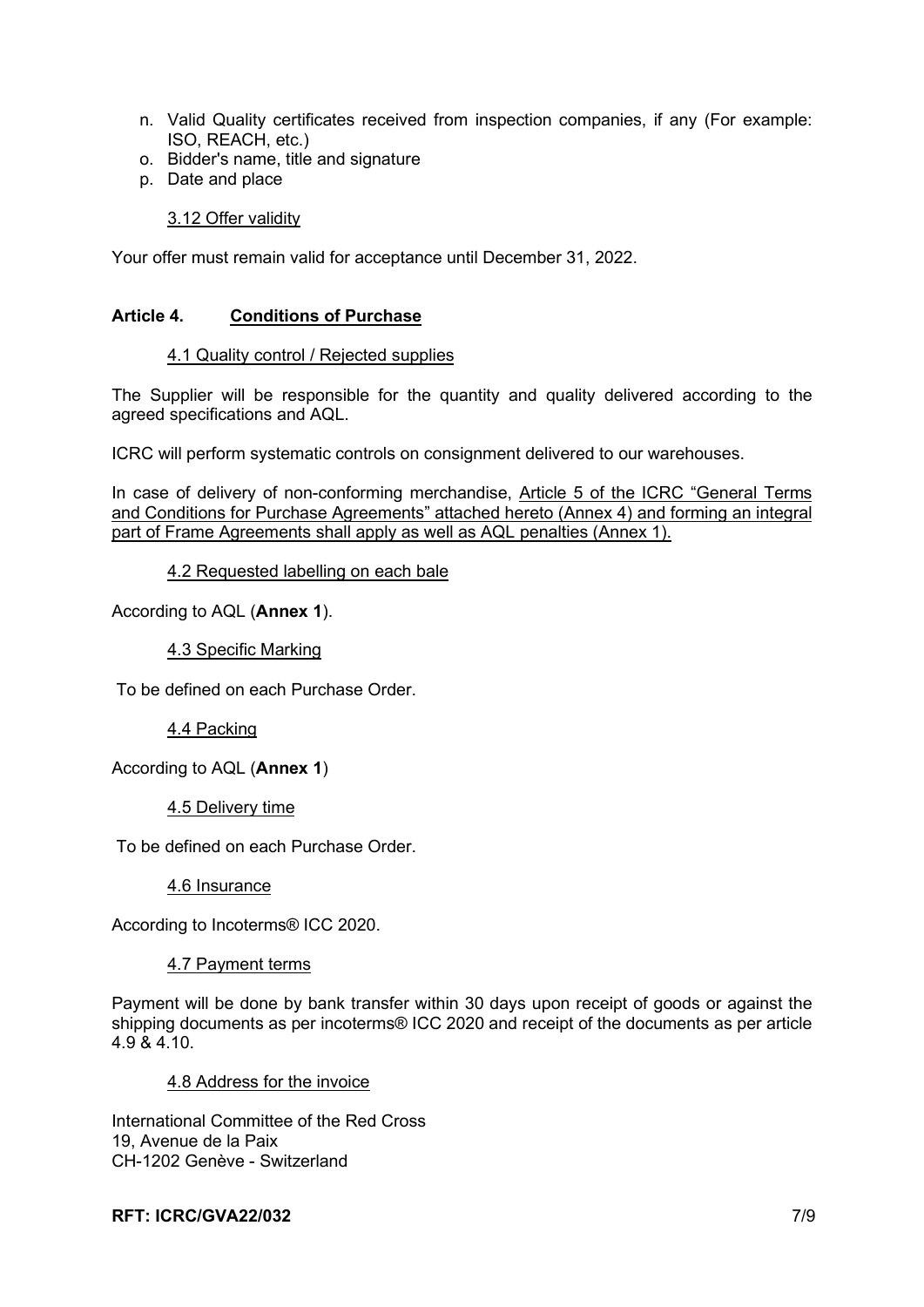# 4.9 Documents required for each delivery

- Invoice in triplicate with Buyer PO number as reference
- Signed delivery order (CMR, AWB, B/L) by the carrier
- Packing List in triplicate  $(+)$  one copy to be put inside the consignment)
- Certificate of Origin
- Certificate of Analysis
- Other documents according to each Purchase Order

# 4.10 Dispatch of documents

Two full sets of originals to be sent (respectively) at seller's expense:

- 1). To the consignee
- 2). To the ICRC ordering entity (Geneva or other LSCs)

A scan of each invoice should be sent to invoices@icrc.org and CC gva\_logpurchcontracts\_services@icrc.org.

# Article 5. Extension of the frame agreement to the RC/RC movement

The Supplier agrees that all the National Red Cross and Red Crescent Societies as well as the International Federation of Red Cross and Red Crescent Societies (IFRC), may benefit from the terms and conditions of the Framework Agreement with the ICRC.

# Article 6. General Terms and Conditions

## 6.1 Acceptance of the agreement

Acceptance of the agreement entails the waiving by the vendor of its General Conditions of Sales.

#### 6.2 Terms and Conditions

All terms and conditions not mentioned herein shall be governed by the ICRC "General Terms and Conditions for Purchase Agreements" attached hereto and being considered an integral part of the Agreement.

#### Article 7. Incoterms

Each Incoterm mentioned in the present document refer to INCOTERMS® ICC 2020

# Article 8. Receipt acknowledgement

Please acknowledge the receipt of this RFT: ICRC/GVA22/032 by email to gva\_logpurchcontracts\_services@icrc.org

We look forward to hearing from you.

Yours sincerely,

Mrs. Hui LIU

#### RFT: ICRC/GVA22/032 8/9